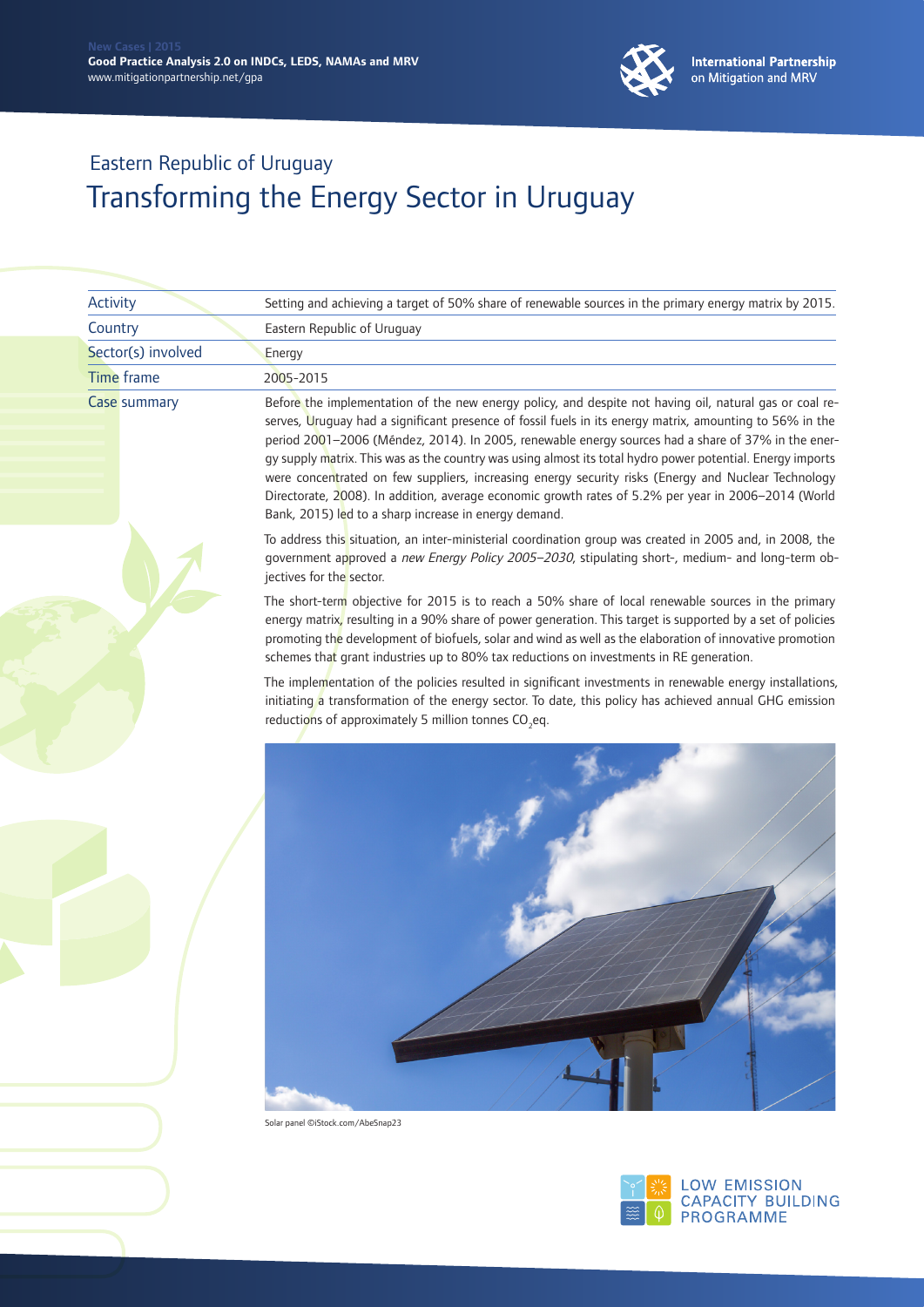### Background

Before the implementation of the new energy policy, despite not having national oil, natural gas or coal reserves, Uruguay had a significant presence of fossil fuels in its energy matrix, amounting to 56% in the period 2001-2006 (Méndez, 2014). At the same time, almost the total hydropower potential of the country was being used. Energy imports were concentrated with few suppliers, increasing energy security risks (Energy and Nuclear Technology Directorate, 2008).

In addition, a sustained economic growth (with an average annual growth rate of 5.2 % in 2006-2014 (World Bank, 2015)) led to a sharp increase in energy demand. The industrial sector, for instance, tripled its energy demand in 2004-2012 (Méndez, 2014). There was also a lack of both, energy efficiency awareness and good practices in energy consumption and production (Mendez, 2013a).

After years of very low investments in energy, with no new capacity installed from 1992-2005, the first ideas for a national energy plan started to take shape in 2005 after a change in government. These included the drafting of objectives for energy diversification, reduction of fossil fuel dependency, improvement of energy efficiency, and an increase in the participation of endogenous resources (IRENA 2015).

In 2008, the government approved the Energy Policy 2005–2030. The overall objective of this policy is to "satisfy energy requirements, at accurate and competitive costs, promoting good energy consumption practices towards energetic independence, in the framework of regional integration, using energy policy as an instrument to develop productive capacities and to promote social integration" (Energy and Nuclear Technology Directorate, 2008).

As a result, annual investment (asset finance, corporate finance, venture capital, private equity commitments) in clean energy technologies increased sharply as shown in Figure 1 (Bloomberg New Energy Finance 2014).

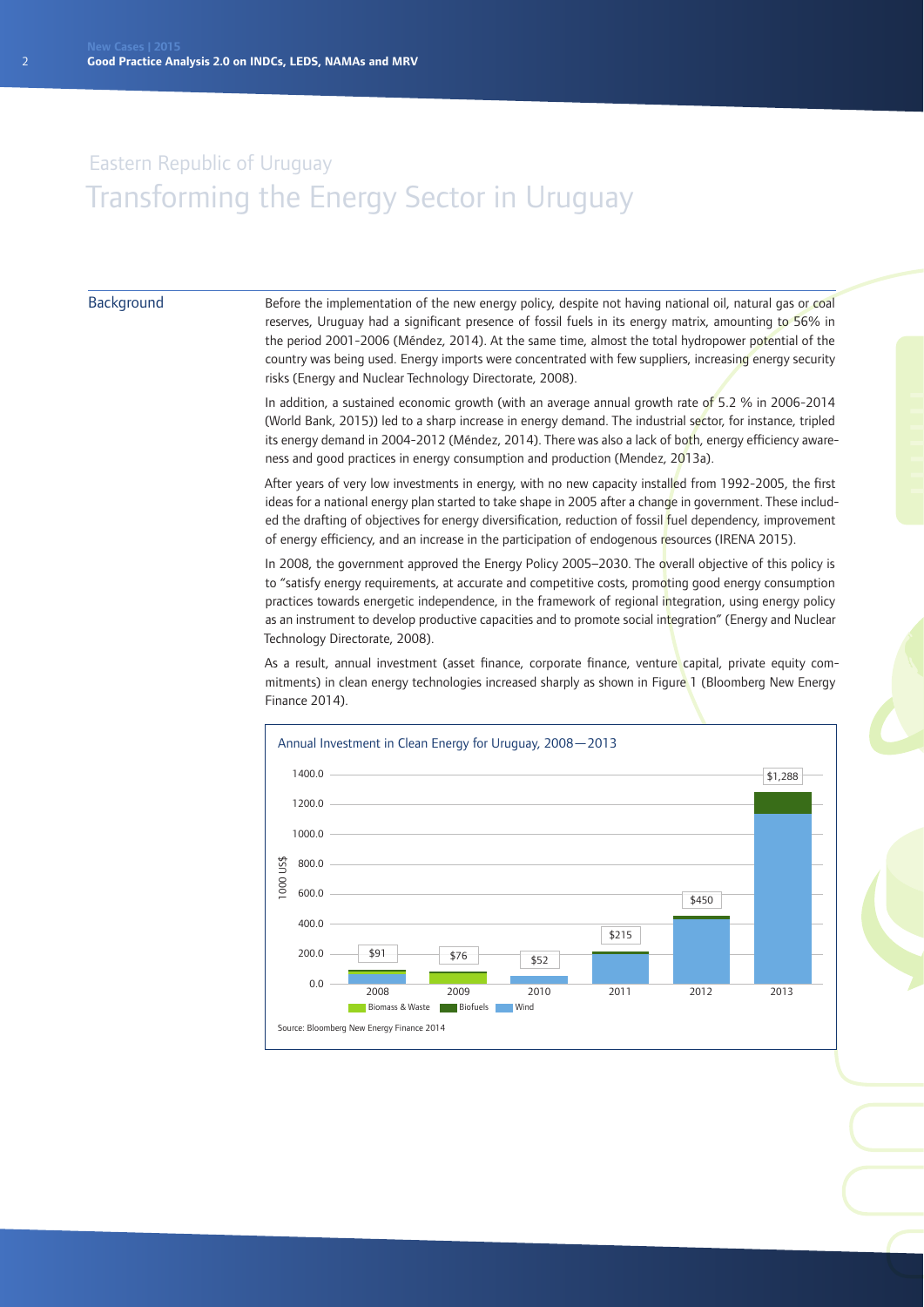#### Activities

Creation of an inter-ministerial coordination group: Against the backdrop of rising concerns around energy security, Uruguay created an inter-ministerial coordination group in 2005, formed by representatives from 11 national entities (several ministries, the Budgeting and Planning Office, the National Emergencies System and the National Mayors' Congress). The objective of this group was for all actors involved in energy policy to start a discussion on potential short-, medium- and long-term objectives for the energy sector.

Policy approval: By 2008, the Energy Policy 2005 – 2030 was approved by the government. The overall goals of the energy policy were:

(i) the promotion of renewable energies (RE) and

(ii) the development of an energy efficiency culture.

The policy also defines key short-term goals to 2015 and the strategies to achieve them. These goals include:

- 50% share of local renewable sources in the primary energy matrix.
- Energy access to increase to 100% electrification across the country.
- » Creation of an energy efficiency culture and awareness through replacement programmes for appliances and finalization of the energy efficiency regulation.

Public-private approach: Traditionally, Uruguay's investments in energy were carried out almost exclusively by the two national energy companies: UTE<sup>1</sup> in the electricity sector and ANCAP<sup>2</sup> for fuels. As part of the Investment Promotion Law, public and private participation in the sector shifted to an approach where the government provides strategic direction and conditions of investments for the private sector (see below in this section "Creation of financial mechanisms" for a description of financial mechanisms used).

Multi-party endorsement: In February 2010, following the governing party's initiative to create a Multi-party Energy Commission, the three political opposition parties endorsed the pillars of the energy policy.

Creation of financial mechanisms: Uruguay set up a combination of regulatory policies (renewable energy quota and biofuels obligations for utilities), fiscal incentives (reduction in sales, energy, CO<sub>2</sub>, and other taxes) and public competitive bidding in order to promote renewable energies. The most important mechanisms to promote private investment in renewable energies and energy efficiency have been:

- » Solar Plan for Families.
- » Promotion of renewable energies by facilitating a contractual system between the UTE and power producers.
- » Long term contracts for solar PV electricity.
- » Auctions for wind energy (including long term contracts).
- » Promotion of private generation of wind energy from 2012 through direct contracts between industrial consumers and UTE.
- » Renewable micro-generation through the promotion of contracts between UTE and the final consumers of electricity.
- » Feed-in-tariff for biomass that stipulates that UTE must execute contracts with private companies to acquire biomass energy under certain conditions, without having to issue a public bid.
- » Tax exemptions and fiscal incentives for companies that invest in clean technologies.

The Energy Policy further promoted the development of biomass and wind projects and regulations for solar power.

- <sup>1</sup> Administración Nacional de Usinas y Trasmisiones Electricas (UTE), is a state-owned company in charge of activities related to generation, transmission and commercialisation of electricity.
- <sup>2</sup> Administración Nacional de Combustibles, Alcoholes y Portland (ANCAP), is a state-owned company involved in the production of petroleum products, cement and alcoholic beverages.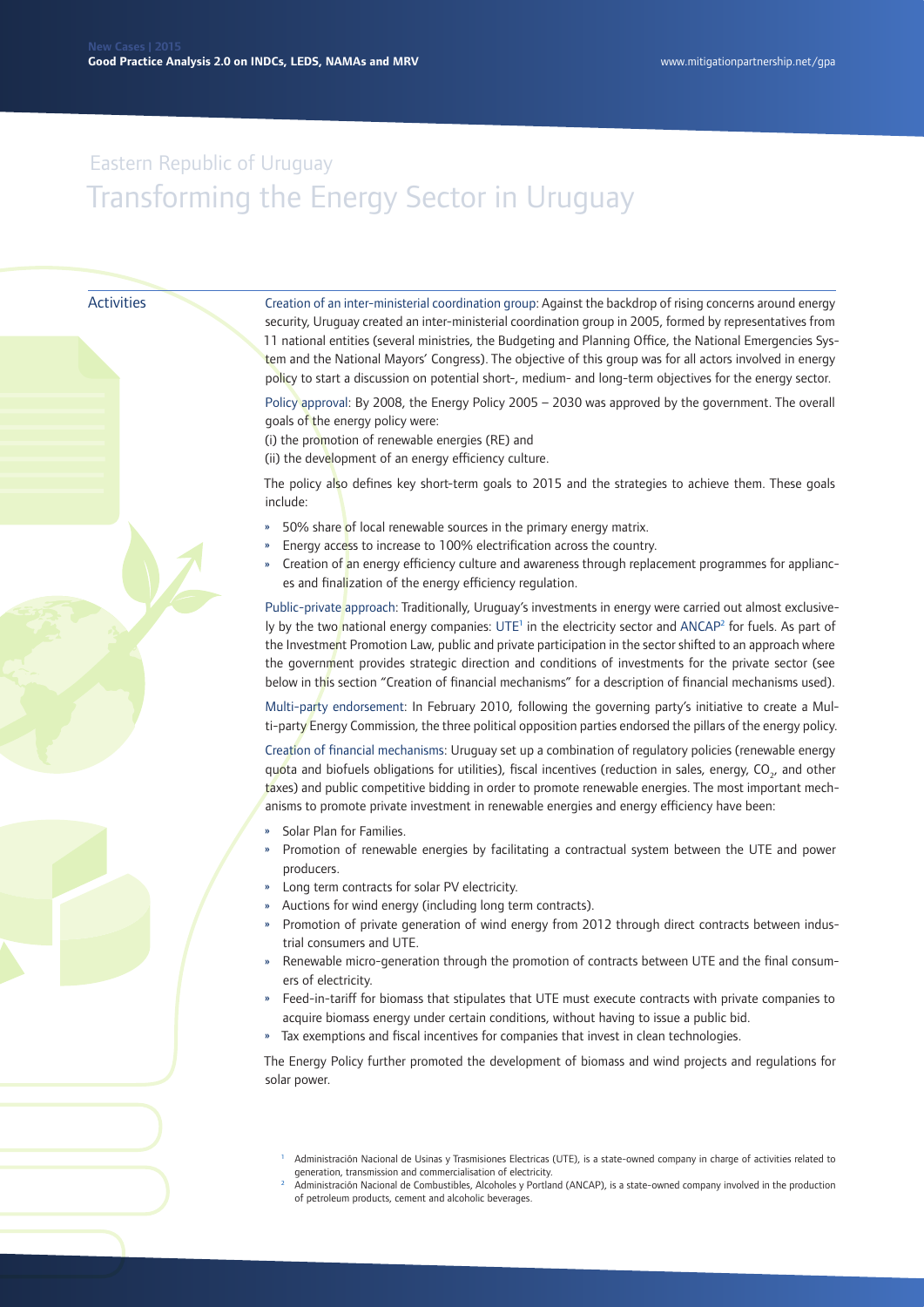| Institutions involved | The Ministry of Industry, Energy and Mines, specifically the Energy and Nuclear Technology Directorate<br>leads the process.                                                                                                                                                                                                                                                                                                                                                                                                                                                                                                                                                                                                                                                                                                                                                                                                                                                                                                                                                                                                                                                                                                                                                                                                                                                                                                                                                                                                                                                                                                                                                                                                                                                                                                                                                                                                                                                                    |
|-----------------------|-------------------------------------------------------------------------------------------------------------------------------------------------------------------------------------------------------------------------------------------------------------------------------------------------------------------------------------------------------------------------------------------------------------------------------------------------------------------------------------------------------------------------------------------------------------------------------------------------------------------------------------------------------------------------------------------------------------------------------------------------------------------------------------------------------------------------------------------------------------------------------------------------------------------------------------------------------------------------------------------------------------------------------------------------------------------------------------------------------------------------------------------------------------------------------------------------------------------------------------------------------------------------------------------------------------------------------------------------------------------------------------------------------------------------------------------------------------------------------------------------------------------------------------------------------------------------------------------------------------------------------------------------------------------------------------------------------------------------------------------------------------------------------------------------------------------------------------------------------------------------------------------------------------------------------------------------------------------------------------------------|
|                       | The Ministry of Housing, Land Planning and Environment (MVOTMA), through its Climate Change Unit,<br>complements and coordinates the effort.                                                                                                                                                                                                                                                                                                                                                                                                                                                                                                                                                                                                                                                                                                                                                                                                                                                                                                                                                                                                                                                                                                                                                                                                                                                                                                                                                                                                                                                                                                                                                                                                                                                                                                                                                                                                                                                    |
|                       | Other relevant institutions involved are:                                                                                                                                                                                                                                                                                                                                                                                                                                                                                                                                                                                                                                                                                                                                                                                                                                                                                                                                                                                                                                                                                                                                                                                                                                                                                                                                                                                                                                                                                                                                                                                                                                                                                                                                                                                                                                                                                                                                                       |
|                       | Ministry of Foreign Affairs<br>»<br>Ministry of Economy and Finances<br>Ministry of National Defence<br>Ministry of Livestock, Agriculture and Fishery<br>Ministry of Health<br>»<br>Ministry of Sports and Tourism<br>»<br>Budgeting and Planning Office<br>»<br>National Emergencies System<br>National Mayors' Congress<br>»                                                                                                                                                                                                                                                                                                                                                                                                                                                                                                                                                                                                                                                                                                                                                                                                                                                                                                                                                                                                                                                                                                                                                                                                                                                                                                                                                                                                                                                                                                                                                                                                                                                                 |
| Cooperation with      | In addition to all the ministries that participate in the inter-ministerial coordination group mentioned<br>above, the two national energy companies, UTE in the electricity sector, and ANCAP for fuels, have also<br>been key for the good implementation of the energy policy (Mendez, 2013a).                                                                                                                                                                                                                                                                                                                                                                                                                                                                                                                                                                                                                                                                                                                                                                                                                                                                                                                                                                                                                                                                                                                                                                                                                                                                                                                                                                                                                                                                                                                                                                                                                                                                                               |
| Finance               | Investments in renewable energy: In the period 2010-2013, investments in renewable energies amounted<br>to more than US\$7 billion, mainly placed by public-private associations (Mendez, 2013). In 2013 alone,<br>tenders attracted US\$1.3 billion in clean energy investments, mostly coming from multilateral and ex-<br>port-import institutions (Bloomberg New Energy Finance, 2014).                                                                                                                                                                                                                                                                                                                                                                                                                                                                                                                                                                                                                                                                                                                                                                                                                                                                                                                                                                                                                                                                                                                                                                                                                                                                                                                                                                                                                                                                                                                                                                                                     |
|                       | Each year, more than 3% of the national GDP is reinvested in infrastructure for the transformation of the<br>energy matrix (one third from fiscal resources and two thirds from public private partnerships).                                                                                                                                                                                                                                                                                                                                                                                                                                                                                                                                                                                                                                                                                                                                                                                                                                                                                                                                                                                                                                                                                                                                                                                                                                                                                                                                                                                                                                                                                                                                                                                                                                                                                                                                                                                   |
| Impact of activities  | GHG emission reduction: In 2005, renewable energy sources had a share of 37% in the energy supply<br>$\mathbf{v}$<br>matrix. With a projected 2015 primary energy supply matrix of 55% from renewable sources (wind<br>(4%), hydro power (11%), biomass (28%), wood (12%) and solar (<1%)) the estimated GHG emis-<br>sion reductions achieved by this policy are expected to amount to 5.20 Mt CO <sub>2</sub> e/year (Uruguay, 2015).<br>Improvement in energy security: A more diversified energy matrix, with strong participation of local<br>$\boldsymbol{\mathcal{Y}}$<br>renewable sources, increases the energy independence and sovereignty of the country.<br>Green jobs, new markets and non-traditional exports: The growth of renewable energy projects has<br>led to the development of previously inexistent technology markets in Uruguay. It is estimated that<br>35% of the investments in wind projects benefits local market activities (i.e. technology, civil infra-<br>structure, logistics) while, for biomass projects, this is estimated to be up to 60%. Know-how of local<br>professionals and companies has also started to be exported to other countries of the region (Mendez,<br>pers. comm.).<br>Price stability and competitiveness: To date, renewable sources account for 50% of the primary energy<br>matrix, 95% of the electricity generation and 85% of the energy used in industry. A key element in<br>guaranteeing the country's competitiveness is the fact that renewables are not vulnerable to fluctuat-<br>ing prices in international commodity markets.<br>Climate vulnerability: Complementary to the previous point, the diversification of renewable sources,<br>$\boldsymbol{\mathcal{Y}}$<br>beyond hydropower, and including biomass and wind, reduces the vulnerability to climate variability,<br>especially related to water availability in a scenario where extreme weather conditions are expected to<br>increase in frequency. |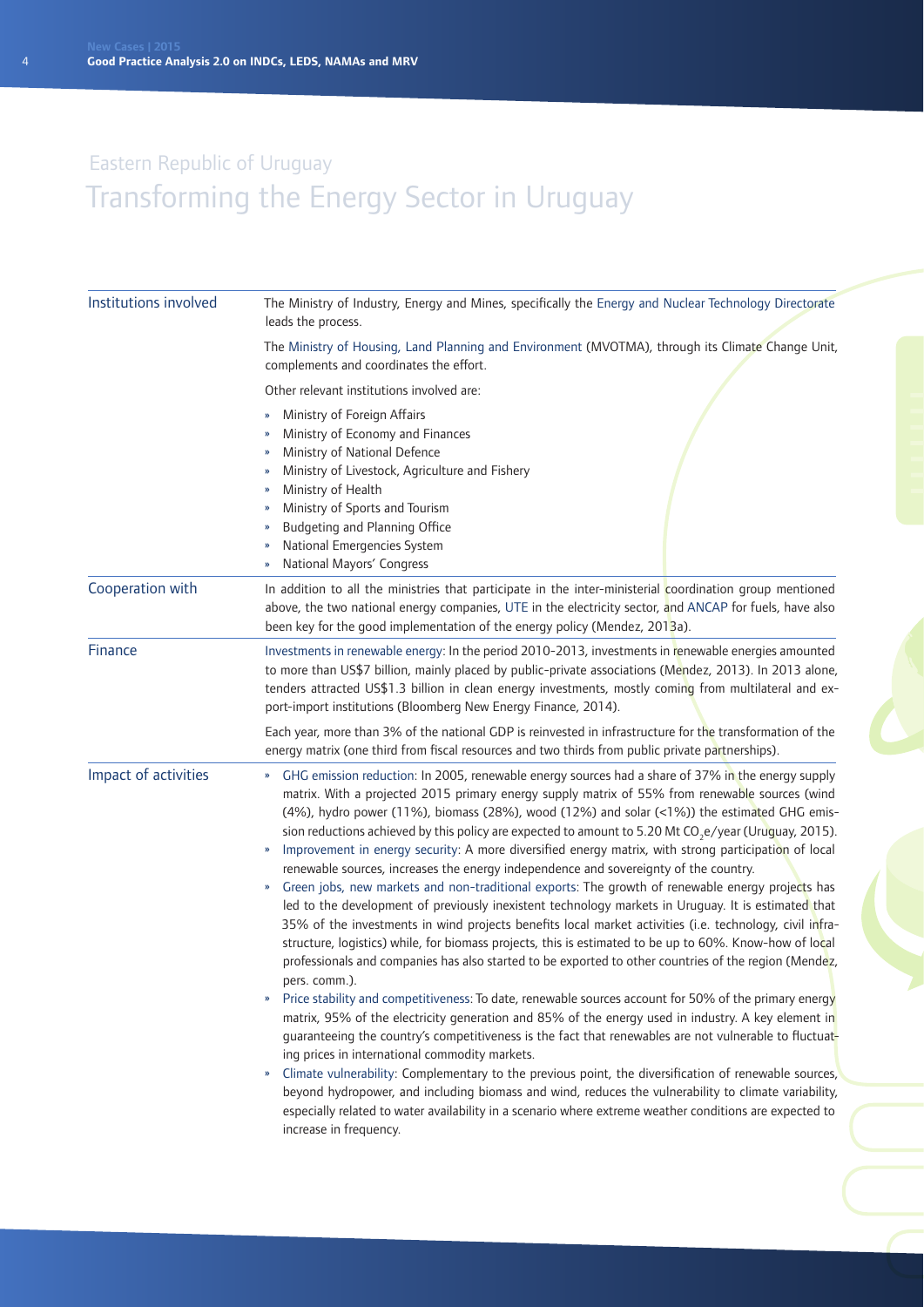|                                    | Private and public investments: Private investors now undertake renewable energy projects, framed<br>within contracts with UTE or ANCAP, while public investments are targeted mainly at distribution or<br>grid connection infrastructure, and desulfurisation plants.                                                                                                                                                                                                                                                                                                                                                                                                                                                                                                                                                                                                                                                                                                                                                                                                                                                                                                                                                                                                     |
|------------------------------------|-----------------------------------------------------------------------------------------------------------------------------------------------------------------------------------------------------------------------------------------------------------------------------------------------------------------------------------------------------------------------------------------------------------------------------------------------------------------------------------------------------------------------------------------------------------------------------------------------------------------------------------------------------------------------------------------------------------------------------------------------------------------------------------------------------------------------------------------------------------------------------------------------------------------------------------------------------------------------------------------------------------------------------------------------------------------------------------------------------------------------------------------------------------------------------------------------------------------------------------------------------------------------------|
| Why is it good practice            | Commitment and leadership: Commitment and leadership at the highest political level - that has been<br>$\mathbf{v}$<br>maintained during three presidential periods - has been key in the policy's development and imple-<br>mentation. This has been reinforced by a consensus between the four main political parties who under-<br>stand the relevance of the energy transformation for the development of the country.<br>Long term vision, scope and goals: A key success factor is the long-term vision, combined with a clear<br>$\boldsymbol{\mathcal{V}}$<br>definition of short- and medium-term policy goals, targets, and underlying measures that integrate<br>not only energy, but economic, social and environmental considerations across all energy consuming<br>sectors.<br>Coordination: A strong institutional dialogue and coordination across different key ministries and<br>»<br>stakeholders (i.e. Ministry of Energy, Ministry of Environment, public utilities, other), with clear man-<br>dates and dedicated resources available at the leading ministry, involved line ministries and other<br>public authorities led to a transformation of the energy sector of Uruguay.                                                                    |
| <b>Success factors</b>             | Long term vision/policy with integrated approach: The scope of the policy includes all energy sub-sec-<br>»<br>tors, from liquid fuels to electricity generation and use of thermal solar power, across a 30-year time<br>frame. Its transversal design takes into consideration not only energy but also economic, environmen-<br>tal, ethical and social criteria and how the energy sector contributes to a new consumption model in<br>the country.<br>Favourable conditions for energy transformation: A strong regulatory framework, good institutional<br>»<br>coordination, clear environmental standards, trained human resources and technology transfer, all pro-<br>vided the basis for the transformation.<br>Public private partnerships: With the government setting clear conditions, public-private partnerships<br>»<br>achieved the transformation. UTE and ANCAP played a key role setting the ground to promote pri-<br>vate investments through target setting, bidding processes, long-term contracts, and other innovative<br>tools. Public investments are oriented towards complementary infrastructure in electricity distribution,<br>desulfurisation plants for gasoline, infrastructure required for regional integration and other elements. |
| Overcoming barriers/<br>challenges | What were the main barriers/challenges to delivery?<br>How were these barriers/challenges overcome?                                                                                                                                                                                                                                                                                                                                                                                                                                                                                                                                                                                                                                                                                                                                                                                                                                                                                                                                                                                                                                                                                                                                                                         |
| <b>Capacities</b>                  | One of the main challenges was to achieve a holistic implementation of the policy, counting on experts<br>in many fields.<br>The Ministry created a capacity development plan for the energy sector, from research in the development<br>of photovoltaic cells to research on energy-poverty linkages.<br>Also, agreements were made with universities and technical institutes to train technical and postgraduate<br>professionals.                                                                                                                                                                                                                                                                                                                                                                                                                                                                                                                                                                                                                                                                                                                                                                                                                                       |
| Political                          | The rivalry between the different political parties threatened the long-term stability of the policies, as well<br>as the confidence of investors<br>The government promoted an agreement between the main political parties in parliament, in order to<br>secure the long-term continuity of the policy.                                                                                                                                                                                                                                                                                                                                                                                                                                                                                                                                                                                                                                                                                                                                                                                                                                                                                                                                                                   |
| Logistics-infrastructure           | The growth of wind power was so fast that the weekly arrival and transport of the materials and parts<br>threatened the collapse of the seaport and some of the main roads.<br>Logistics experts were hired to plan the transport system of the materials.                                                                                                                                                                                                                                                                                                                                                                                                                                                                                                                                                                                                                                                                                                                                                                                                                                                                                                                                                                                                                  |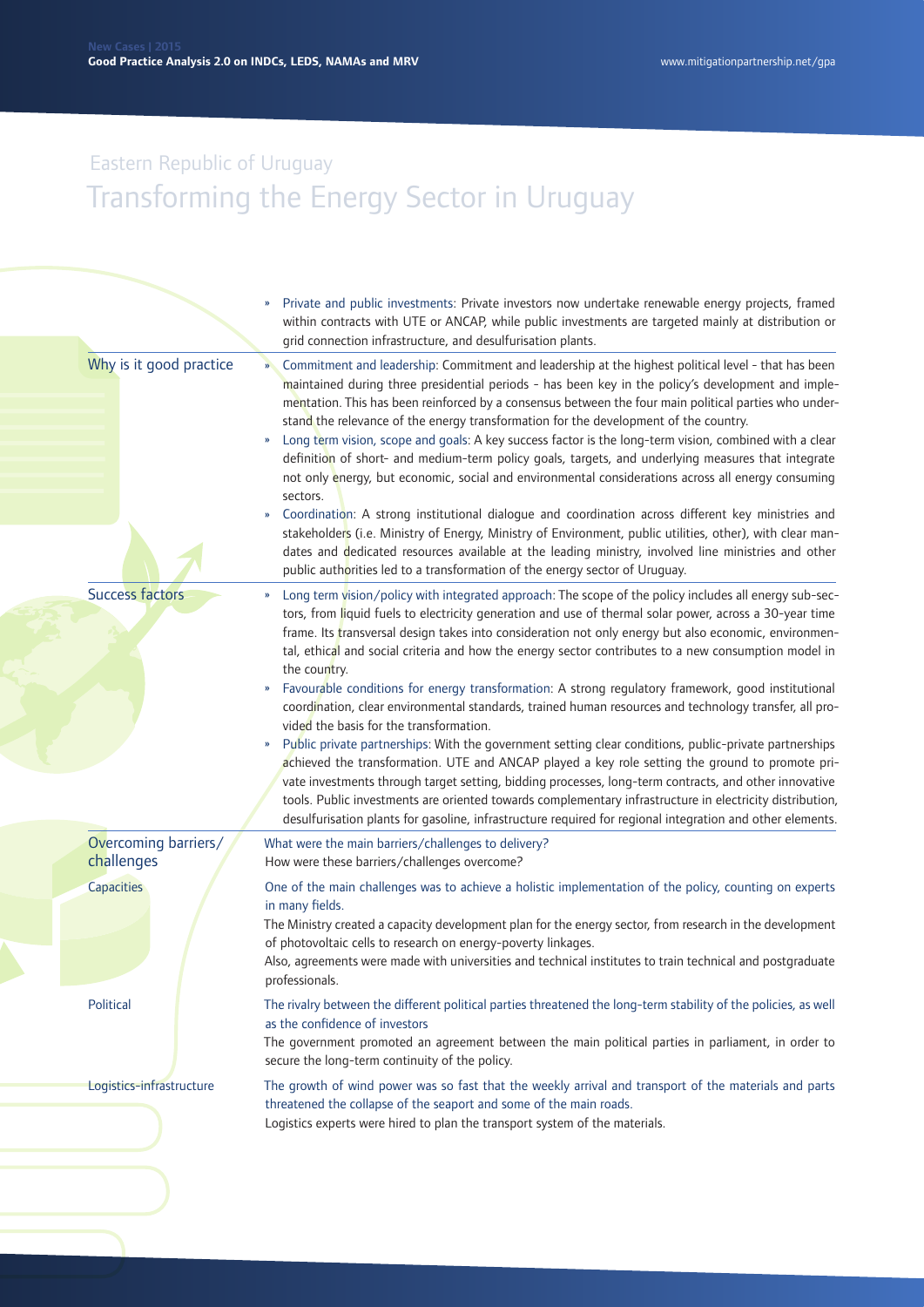| Lessons learned                   | Previous experiences with CDM: Existing experiences with CDM projects provided a useful starting<br>$\boldsymbol{\mathcal{V}}$<br>point and strengthened the communication among different ministries (e.g. Energy and Environment).<br>It also allowed a natural transition towards sectoral mitigation instruments building on and incorporat-<br>ing what the country was already doing.<br>Relevance: Results obtained by individual projects have limited scope, whereas the design of pro-<br>grammes that are fully embedded in national policies and strategies increases the impacts of the<br>initiatives and their sustainability.<br>Decisions need to be tailored to the local situation: Selection of the most suitable source of renewable<br>energy and, importantly, the technology to be deployed needs to take local conditions (rather than<br>international trends) into account, based on a comprehensive planning process.<br>Barriers: The policy should set the strategic objectives and targets while the tools to implement the<br>policy should be flexible enough to overcome the barriers that will appear along the process. |
|-----------------------------------|-------------------------------------------------------------------------------------------------------------------------------------------------------------------------------------------------------------------------------------------------------------------------------------------------------------------------------------------------------------------------------------------------------------------------------------------------------------------------------------------------------------------------------------------------------------------------------------------------------------------------------------------------------------------------------------------------------------------------------------------------------------------------------------------------------------------------------------------------------------------------------------------------------------------------------------------------------------------------------------------------------------------------------------------------------------------------------------------------------------------------------------------------------------|
| How to replicate<br>this practice | Include a long-term plan with goals in the short, medium and long term.<br>»<br>Choose the most suitable renewable energy sources for the country, and the best technology in the<br>»<br>national context.<br>Energy policies should be holistic and consider not only economic and technical issues, but also social,<br>»<br>environmental and cultural aspects, as energy is an element of social integration, growth and devel-<br>opment. The whole productive chain, from energy supply to final consumption needs to be assessed<br>with energy as a common variable.<br>The establishment of stable long-term policies and the creation of an enabling environment for inves-<br>»<br>tors created trust and stability.                                                                                                                                                                                                                                                                                                                                                                                                                            |
| Contact for enquiries             | Belén Reyes breyes@mvotma.qub.uy +598 2917 07 10 ext. 4342/1420 International relations officer<br>$\boldsymbol{\mathcal{V}}$<br>for climate change, MVOTMA                                                                                                                                                                                                                                                                                                                                                                                                                                                                                                                                                                                                                                                                                                                                                                                                                                                                                                                                                                                                 |
| Website(s)                        | www.dne.gub.uy/<br>www.eficienciaenergetica.gub.uy/<br>»                                                                                                                                                                                                                                                                                                                                                                                                                                                                                                                                                                                                                                                                                                                                                                                                                                                                                                                                                                                                                                                                                                    |
| Case study author(s)              | Aida Figari (Libélula)<br>»<br>Juan Sotés (Libélula)<br>»                                                                                                                                                                                                                                                                                                                                                                                                                                                                                                                                                                                                                                                                                                                                                                                                                                                                                                                                                                                                                                                                                                   |
| Case study contributor(s)         | Ramón Mendez - National Environmental Direction, Ministry of Housing, Land Planning and Envi-<br>$\boldsymbol{\mathcal{V}}$<br>ronment (MVOTMA)<br>Paola Visca - Climate Change Division, National Environmental Direction, Ministry of Housing, Land<br>$\boldsymbol{\mathcal{Y}}$<br>Planning and Environment (MVOTMA)<br>Magdalena Preve - Policy and Programmes Unit, UNDP Uruguay                                                                                                                                                                                                                                                                                                                                                                                                                                                                                                                                                                                                                                                                                                                                                                      |
| References                        | Bloomberg New Energy Finance, 2014. Climatescope 2014 Mapping the Global Frontiers for Clean En-<br>»<br>ergy Investment. Bloomberg New Energy Finance, The Multilateral Investment Fund, UK Department<br>for International Development; Power Africa<br>Energy and Nuclear Technology Directorate, 2008, Política Energética 2005-2030, Government of<br>Uruguay. Available from: www.dne.gub.uy/documents/49872/0/Pol%C3%ADtica%20Energ%C3%<br>A9tica%202030?version=1.0&t=1352835007562. [30 July 2015].<br>Méndez, Ramón, 2014. La política energética Uruguay 2030, Government of Uruguay. Available from:<br>»<br>www.iamericas.org/en/media-room/documents/doc_download/402-ramon-mendez. [30 July 2015].<br>Méndez, Ramón, 2013. 'The Renewables Revolution'. Panelist intervention on II Annual Workshop of<br>»<br>the Regional Platform on Low Emission Development Strategies for Latin America and the Caribbean<br>(LEDS LAC)/InterClima 2013, Lima                                                                                                                                                                                          |